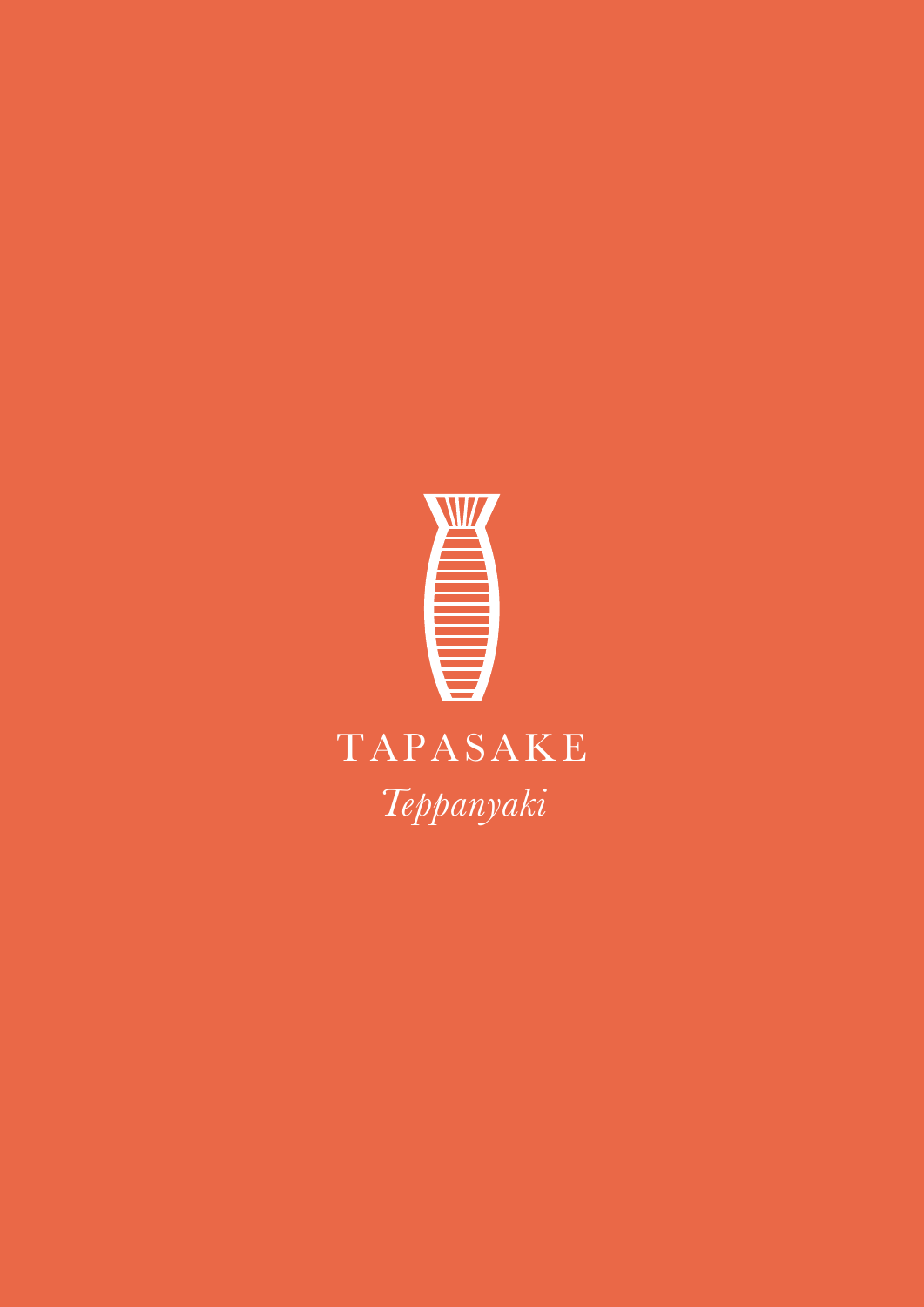*Teppanyaki* 鉄板焼き

Located in the garden of Tapasake are the live and interactive teppanyaki stations, where your private chef will prepare your customised menu while overlooking a vast expanse of the Indian Ocean. An early teppanyaki dining will offer one of the best sunset views on the island.

#### ENHANCE YOUR TEPPANYAKI EXPERIENCE WITH:

#### **JAPANESE WAGYU BEEF**

Kagoshima or Saga **\$125 PER 120G**

#### **LIVE MALDIVIAN LOBSTER**

Prepared to your liking: New style sashimi, nigiri, sashimi, tempura, sautéed or grilled **\$18 PER 100G**

#### **SASHIMI SELECTION** – **3 KINDS**

Make your own selection **\$42**

**TAPASAKE CAVIAR WASABI MASH PURÉE**

Oscietra Sturia caviar, fresh wasabi, mashed potato purée

**\$95**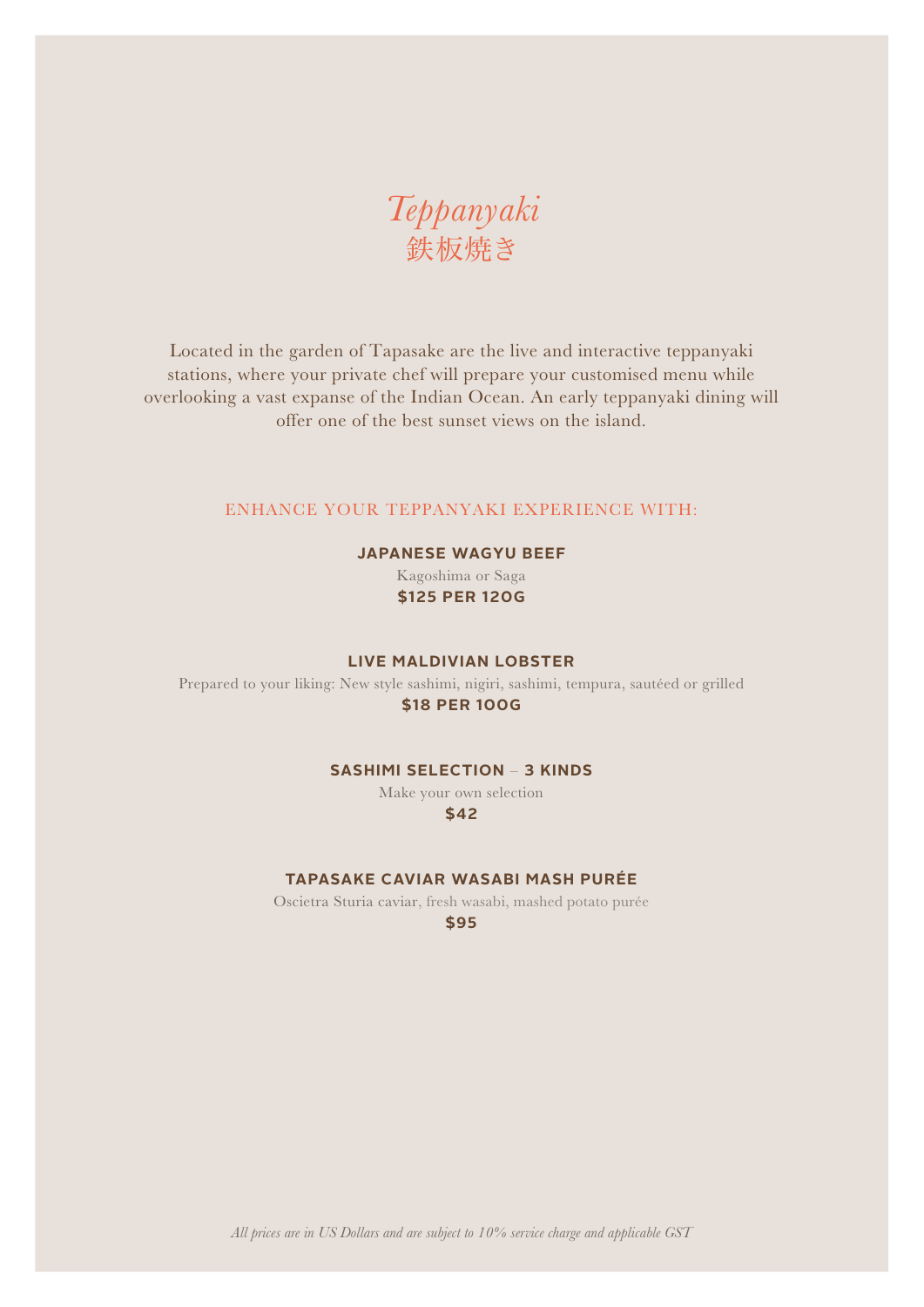*Ume Menu*

#### FISH & SEAFOOD MENU

*\$230 per person, excluding beverages*

#### **TATAKI YELLOWFIN TUNA & CALAMARI**

Seaweed salad, yuzu garlic dressing

# **YELLOW TAIL JALAPEÑO**

Yellow tail, yuzu soy, jalapeño, garlic chips, coriander

 $\bullet$   $\bullet$   $\bullet$ 

#### **SALMON**

*Norwegian* Ponzu butter sauce, asparagus, shiitake mushroom

 $\sim$   $\sim$ 

#### **LOBSTER, KING PRAWN & SCALLOP**

*Maldivian lobster and Hokkaido scallop* Seasonal vegetables, wasabi teriyaki sauce

*Served with your choice of fried rice: Egg, vegetables or garlic*

**YUZU CHEESE CAKE**

Pandan leaf ice cream

# SOMMELIER'S SAKE RECOMMENDATION *Naraman, Junmai Daiginjo*

Naraman Junmai Daiginjo uses only Junmaishu and is made with rice polished to 50% of the original size of the grain. It has a fruity and refreshing taste.

*\$490 – 720ml / \$300 – 300ml*

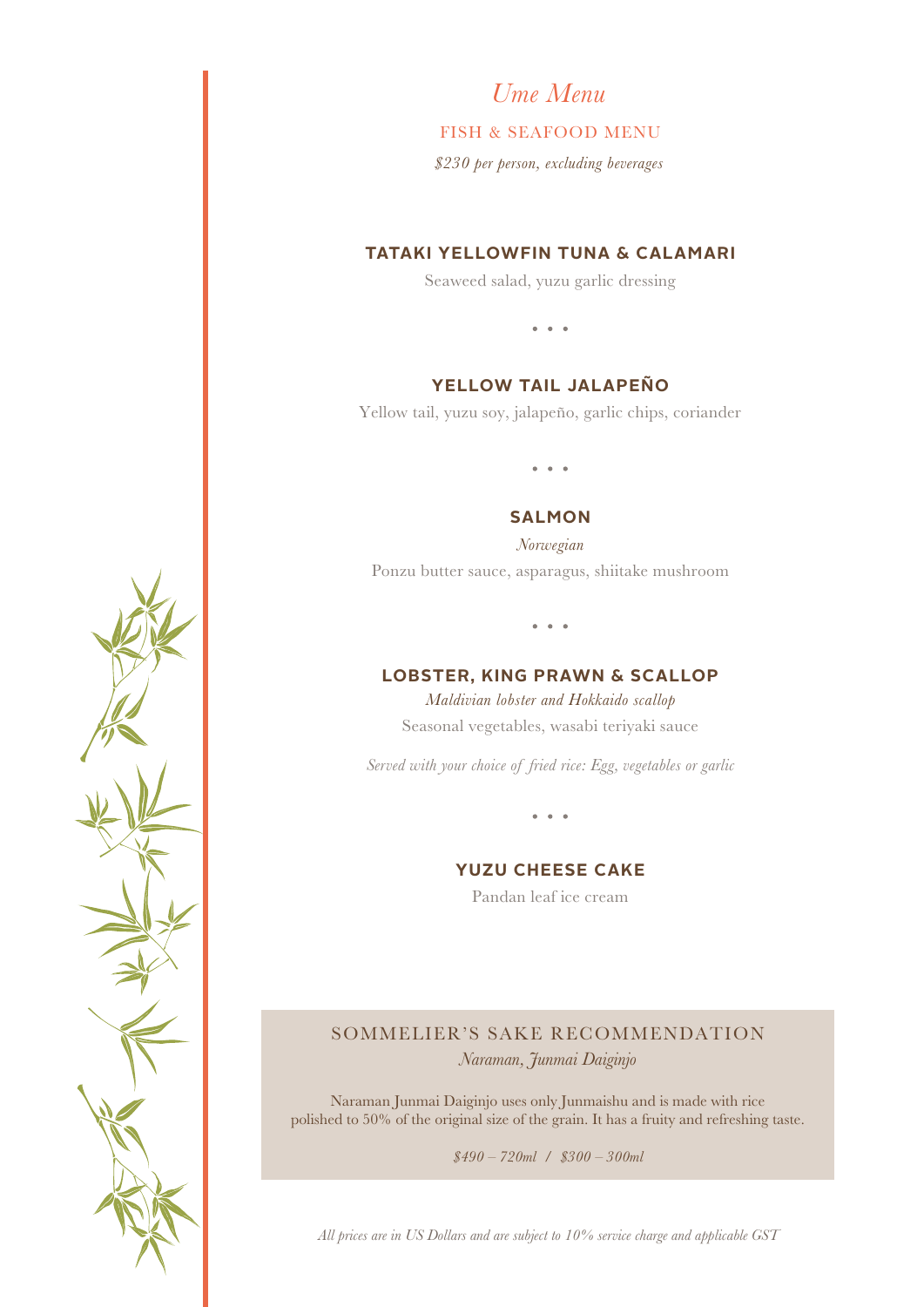*Kiku Menu*

#### MEAT LOVER'S MENU

*\$210 per person, excluding beverages*

#### **ASIAN GREEN SALAD**

Grilled chicken breast, onion sesame dressing, micro greens

#### **DUCK KUSHIYAKI**

Wasabi salsa, ponzu sauce, micro greens

#### **LAMB RACK**

*Wales* – *Organic* Sweet potato, wasabi pepper sauce

#### **BEEF STRIPLOIN**

*Australia* – *Wagyu Grade 9*  Seasonal vegetables, truffle teriyaki sauce

*Served with your choice of fried rice: Egg, vegetables or garlic*

# **CHOCOLATE BENTO BOX**

Green tea ice cream

# SOMMELIER'S SAKE RECOMMENDATION

*Yamadanishiki Tokubetsu Junmai Genshu* 

With a fresh "right after fermentation" fragrance and dry character, this sake is best enjoyed well chilled. Polish grade 70%, ABV: 18% Rice Variety: Yamadanishiki

*\$190 – 720ml / \$135 – 150ml*

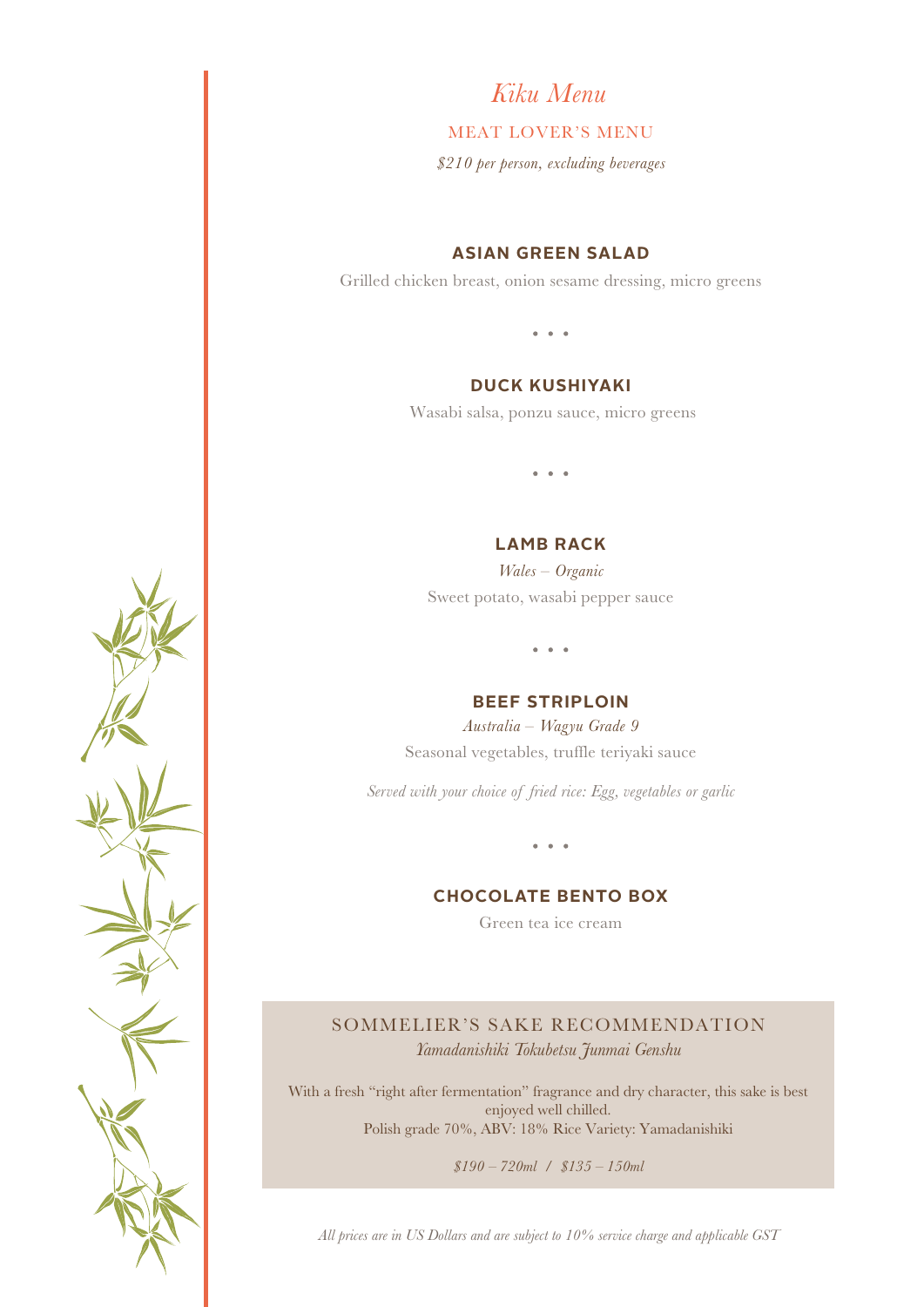# *Sakura Menu*

#### TAPASAKE'S SIGNATURE MENU

*\$275 per person, excluding beverages*

#### **AVANT-GARDE NIGIRI**

Wagyu beef with truffle teriyaki, unagi & foie gras, negi-toro

#### **FOIE GRAS & SCALLOP**

*Hokkaido scallop* Seared scallop & foie gras, vanilla den miso

#### **KING CRAB LEG**

*Norwegian* Baked in salt

# **SAGA BEEF**

*Japan* – *Wagyu* Champagne cognac flambé, truffle teriyaki sauce

*Served with your choice of fried rice: Egg, vegetables or garlic*

#### **'WOW' DESSERT PLATTER**

Chocolate fingers, yuzu cheesecake, mochi ice cream, fruits

# SOMMELIER'S SAKE RECOMMENDATION

*Naraman, Junmaishu Murokabinhiire*

This can be translated as "pure rice sake","Muroka" means "No Filtration" and "Binhiire" means "Pasteurise in a glass bottle".

*\$444 – 720 ml / \$188 – 300ml*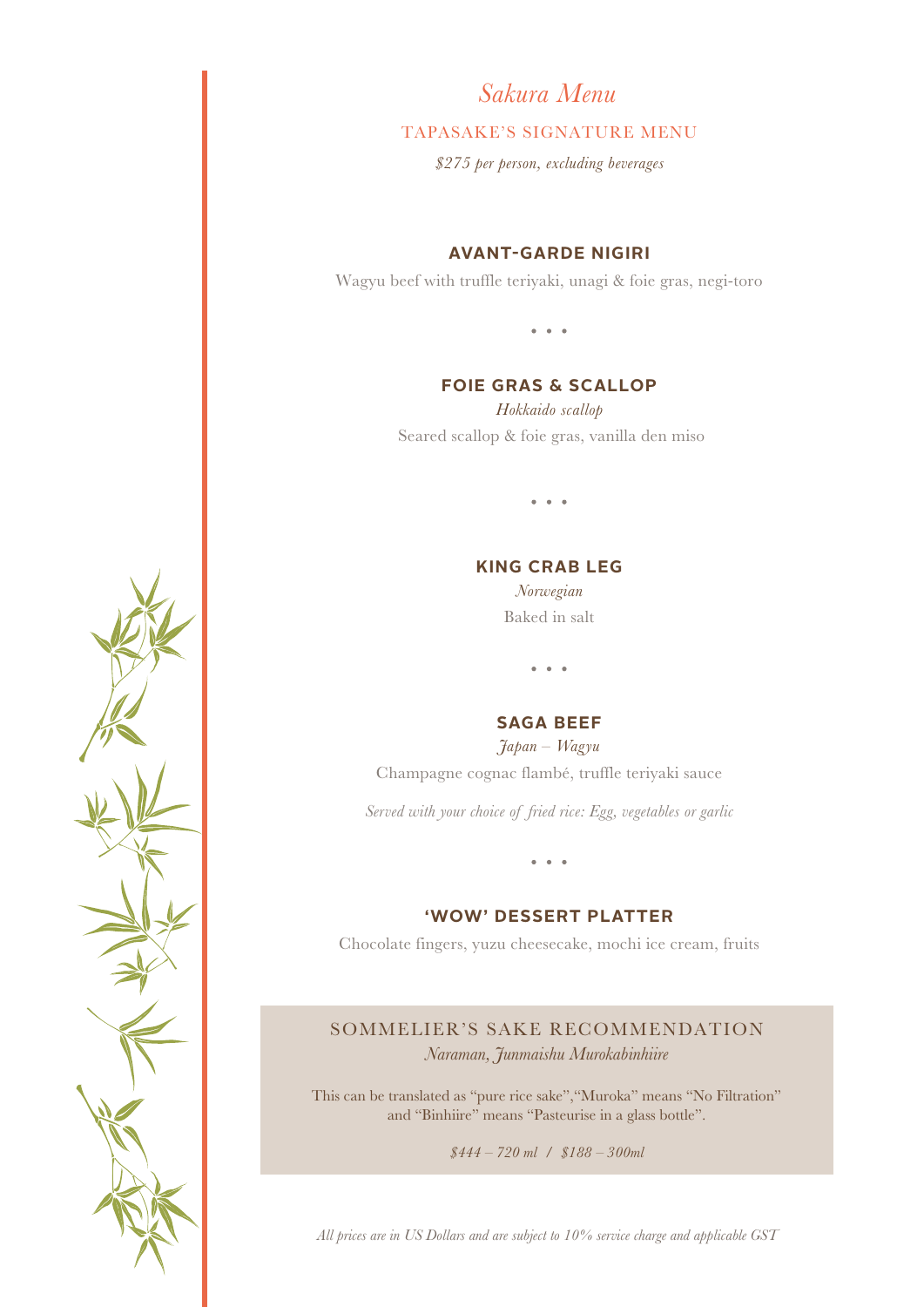*Kai Menu*

#### VEGETARIAN MENU

*\$160 per person, excluding beverages*

## **CUCUMBER SUNOMONO SALAD**

Grilled mushrooms, yuzu truffle dressing

 $\sim$   $\sim$   $\sim$ 

#### **BABY EGGPLANT MISO**

Den-miso, sesame seeds

#### **JAPANESE ONIGIRI**

Crispy rice, Japanese pickle salsa, hot miso sauce

 $\sim$   $\sim$   $\sim$ 

#### **GRILLED TOFU, VEGETABLES, YAKI UDON**

Teriyaki anticucho sauce

*Served with your choice of fried rice: Vegetables or garlic*

#### **CARAMELISED BANANA**

Vanilla, passion fruit, mango sorbet

# SOMMELIER'S SAKE RECOMMENDATION *Honjozo Yamadanishiki*

Luxurious body with a smooth finish, Yamadanishiki is refreshingly elegant, with a rice polish grade of 70%.

*\$110 – 720 ml*